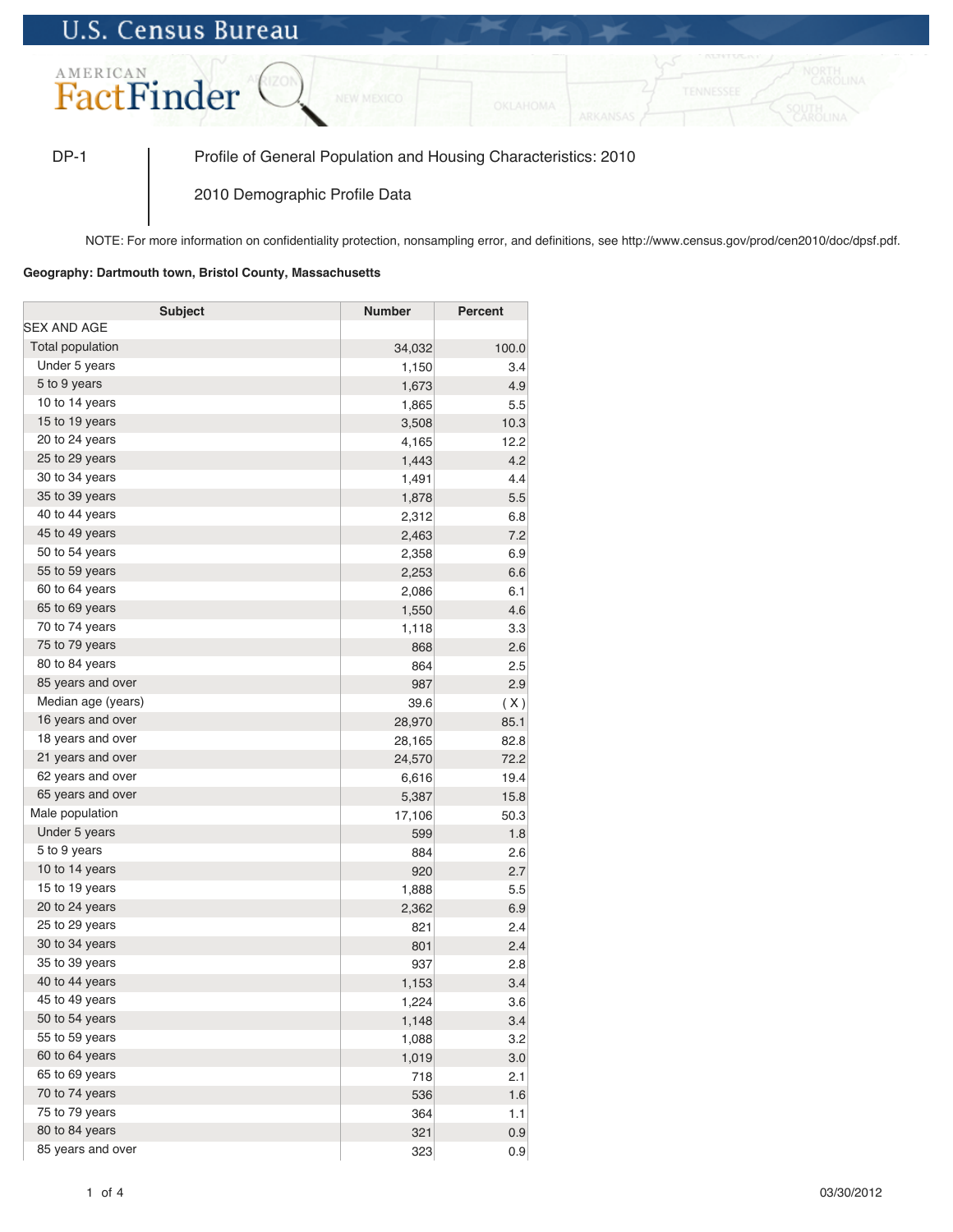| <b>Subject</b>                                      | <b>Number</b> | <b>Percent</b> |
|-----------------------------------------------------|---------------|----------------|
| Median age (years)                                  | 36.6          | (X)            |
| 16 years and over                                   | 14,503        | 42.6           |
| 18 years and over                                   | 14,057        | 41.3           |
| 21 years and over                                   | 12,117        | 35.6           |
| 62 years and over                                   | 2,867         | 8.4            |
| 65 years and over                                   | 2,262         | 6.6            |
| Female population                                   | 16,926        | 49.7           |
| Under 5 years                                       | 551           | 1.6            |
| 5 to 9 years                                        | 789           | 2.3            |
| 10 to 14 years                                      | 945           | 2.8            |
| 15 to 19 years                                      | 1,620         | 4.8            |
| 20 to 24 years                                      | 1,803         | 5.3            |
| 25 to 29 years                                      | 622           | 1.8            |
| 30 to 34 years                                      | 690           | 2.0            |
| 35 to 39 years                                      | 941           | 2.8            |
| 40 to 44 years                                      | 1,159         | 3.4            |
| 45 to 49 years                                      | 1,239         | 3.6            |
| 50 to 54 years                                      | 1,210         | 3.6            |
| 55 to 59 years                                      | 1,165         | 3.4            |
| 60 to 64 years                                      | 1,067         | 3.1            |
| 65 to 69 years                                      |               | 2.4            |
| 70 to 74 years                                      | 832           |                |
| 75 to 79 years                                      | 582           | 1.7            |
| 80 to 84 years                                      | 504           | 1.5            |
| 85 years and over                                   | 543           | 1.6            |
|                                                     | 664           | 2.0            |
| Median age (years)                                  | 42.2          | (X)            |
| 16 years and over                                   | 14,467        | 42.5           |
| 18 years and over                                   | 14,108        | 41.5           |
| 21 years and over                                   | 12,453        | 36.6           |
| 62 years and over                                   | 3,749         | 11.0           |
| 65 years and over                                   | 3,125         | 9.2            |
| <b>RACE</b>                                         |               |                |
| <b>Total population</b>                             | 34,032        | 100.0          |
| One Race                                            | 33,403        | 98.2           |
| White                                               | 31,323        | 92.0           |
| <b>Black or African American</b>                    | 869           | 2.6            |
| American Indian and Alaska Native                   | 61            | 0.2            |
| Asian                                               | 651           | 1.9            |
| Asian Indian                                        | 111           | 0.3            |
| Chinese                                             | 271           | 0.8            |
| Filipino                                            | 61            | 0.2            |
| Japanese                                            | 18            | 0.1            |
| Korean                                              | 47            | 0.1            |
| Vietnamese                                          | 71            | 0.2            |
| Other Asian [1]                                     | 72            | 0.2            |
| Native Hawaiian and Other Pacific Islander          | 6             | 0.0            |
| Native Hawaiian                                     | 3             | 0.0            |
| Guamanian or Chamorro                               | 1             | 0.0            |
| Samoan                                              | 0             | 0.0            |
| Other Pacific Islander [2]                          | 2             | 0.0            |
| Some Other Race                                     | 493           | 1.4            |
| Two or More Races                                   | 629           | 1.8            |
| White; American Indian and Alaska Native [3]        | 71            | 0.2            |
| White; Asian [3]                                    | 91            | 0.3            |
| White; Black or African American [3]                | 147           | 0.4            |
| White; Some Other Race [3]                          | 124           | 0.4            |
| Race alone or in combination with one or more other |               |                |
| races: [4]                                          |               |                |
| White                                               | 31,835        | 93.5           |
| <b>Black or African American</b>                    | 1,147         | 3.4            |
| American Indian and Alaska Native                   | 193           | 0.6            |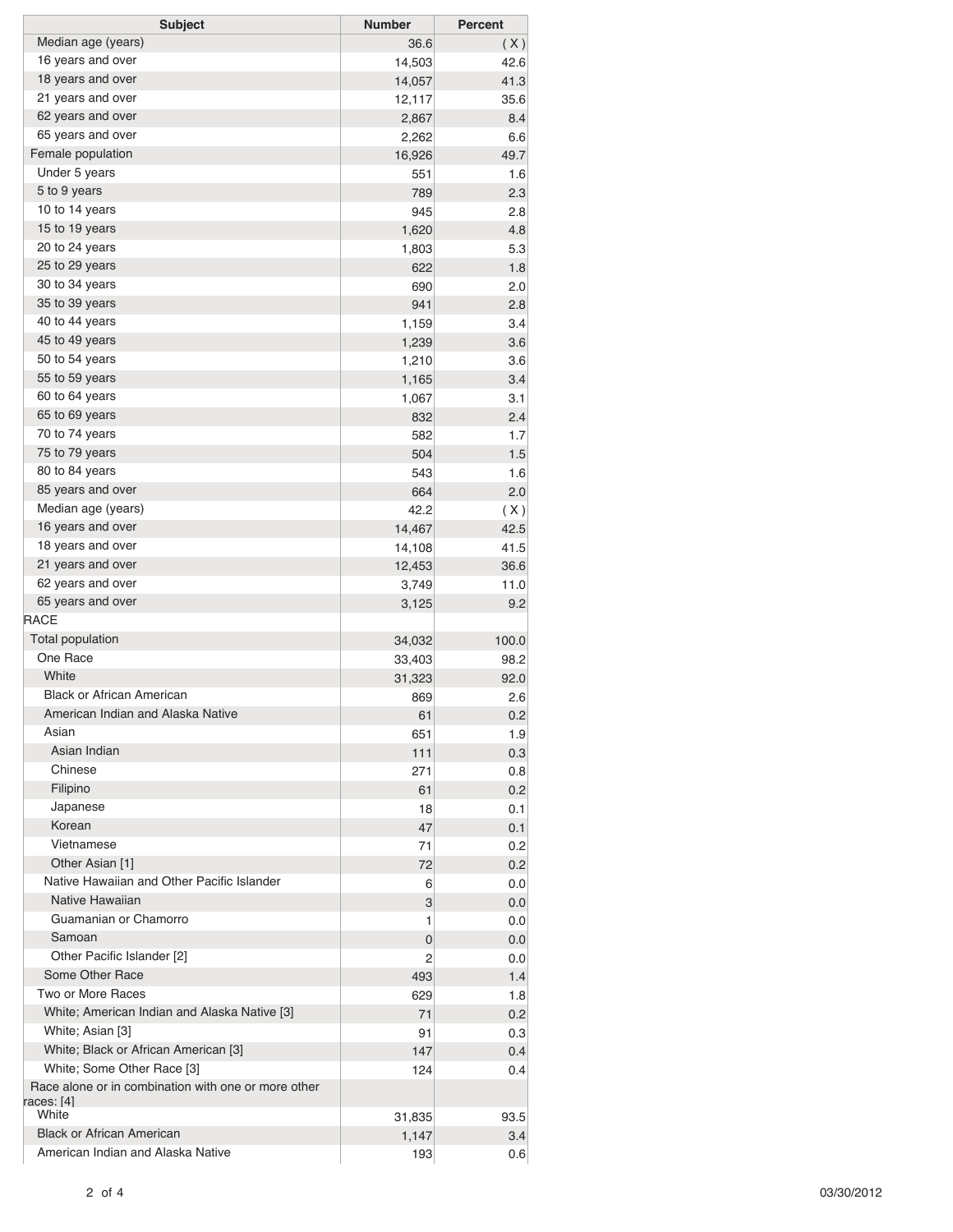| Asian<br>779<br>2.3<br>Native Hawaiian and Other Pacific Islander<br>47<br>0.1<br>Some Other Race<br>726<br>2.1<br>HISPANIC OR LATINO<br>Total population<br>34,032<br>100.0<br>Hispanic or Latino (of any race)<br>2.4<br>805<br>Mexican<br>0.2<br>82<br>Puerto Rican<br>320<br>0.9<br>Cuban<br>17<br>0.0<br>Other Hispanic or Latino [5]<br>386<br>1.1<br>Not Hispanic or Latino<br>33,227<br>97.6<br>HISPANIC OR LATINO AND RACE<br>Total population<br>34,032<br>100.0<br>Hispanic or Latino<br>805<br>2.4<br>White alone<br>521<br>1.5<br><b>Black or African American alone</b><br>45<br>0.1<br>American Indian and Alaska Native alone<br>13<br>0.0<br>Asian alone<br>9<br>0.0<br>Native Hawaiian and Other Pacific Islander alone<br>0<br>0.0<br>Some Other Race alone<br>167<br>0.5<br>Two or More Races<br>50<br>0.1<br>Not Hispanic or Latino<br>33,227<br>97.6<br>White alone<br>30,802<br>90.5<br><b>Black or African American alone</b><br>2.4<br>824<br>American Indian and Alaska Native alone<br>48<br>0.1<br>Asian alone<br>642<br>1.9<br>Native Hawaiian and Other Pacific Islander alone<br>6<br>0.0<br>Some Other Race alone<br>326<br>1.0<br>Two or More Races<br>1.7<br>579<br><b>RELATIONSHIP</b><br>Total population<br>34,032<br>100.0<br>In households<br>83.9<br>28,557<br>Householder<br>11,237<br>33.0<br>Spouse [6]<br>18.9<br>6,430<br>Child<br>8,317<br>24.4<br>Own child under 18 years<br>15.6<br>5,313<br>Other relatives<br>1,372<br>4.0<br>Under 18 years<br>444<br>1.3<br>65 years and over<br>432<br>1.3<br><b>Nonrelatives</b><br>3.5<br>1,201<br>Under 18 years<br>0.3<br>95<br>65 years and over<br>92<br>0.3<br>Unmarried partner<br>671<br>2.0<br>In group quarters<br>5,475<br>16.1<br>Institutionalized population<br>1,294<br>3.8<br>Male<br>3.1<br>1,039<br>Female<br>255<br>0.7<br>Noninstitutionalized population<br>12.3<br>4,181<br>Male<br>2,293<br>6.7<br>Female<br>5.5<br>1,888<br>HOUSEHOLDS BY TYPE<br><b>Total households</b><br>11,237<br>100.0<br>Family households (families) [7]<br>71.3<br>8,009<br>With own children under 18 years<br>27.1<br>3,046<br>Husband-wife family<br>6,430<br>57.2<br>With own children under 18 years<br>20.5<br>2,309<br>Male householder, no wife present<br>409<br>3.6<br>With own children under 18 years<br>164<br>1.5<br>Female householder, no husband present<br>1,170<br>10.4 | <b>Subject</b> | <b>Number</b> | Percent |
|------------------------------------------------------------------------------------------------------------------------------------------------------------------------------------------------------------------------------------------------------------------------------------------------------------------------------------------------------------------------------------------------------------------------------------------------------------------------------------------------------------------------------------------------------------------------------------------------------------------------------------------------------------------------------------------------------------------------------------------------------------------------------------------------------------------------------------------------------------------------------------------------------------------------------------------------------------------------------------------------------------------------------------------------------------------------------------------------------------------------------------------------------------------------------------------------------------------------------------------------------------------------------------------------------------------------------------------------------------------------------------------------------------------------------------------------------------------------------------------------------------------------------------------------------------------------------------------------------------------------------------------------------------------------------------------------------------------------------------------------------------------------------------------------------------------------------------------------------------------------------------------------------------------------------------------------------------------------------------------------------------------------------------------------------------------------------------------------------------------------------------------------------------------------------------------------------------------------------------------------------------------------------------------------------------------------------------------------------------------------------------|----------------|---------------|---------|
|                                                                                                                                                                                                                                                                                                                                                                                                                                                                                                                                                                                                                                                                                                                                                                                                                                                                                                                                                                                                                                                                                                                                                                                                                                                                                                                                                                                                                                                                                                                                                                                                                                                                                                                                                                                                                                                                                                                                                                                                                                                                                                                                                                                                                                                                                                                                                                                    |                |               |         |
|                                                                                                                                                                                                                                                                                                                                                                                                                                                                                                                                                                                                                                                                                                                                                                                                                                                                                                                                                                                                                                                                                                                                                                                                                                                                                                                                                                                                                                                                                                                                                                                                                                                                                                                                                                                                                                                                                                                                                                                                                                                                                                                                                                                                                                                                                                                                                                                    |                |               |         |
|                                                                                                                                                                                                                                                                                                                                                                                                                                                                                                                                                                                                                                                                                                                                                                                                                                                                                                                                                                                                                                                                                                                                                                                                                                                                                                                                                                                                                                                                                                                                                                                                                                                                                                                                                                                                                                                                                                                                                                                                                                                                                                                                                                                                                                                                                                                                                                                    |                |               |         |
|                                                                                                                                                                                                                                                                                                                                                                                                                                                                                                                                                                                                                                                                                                                                                                                                                                                                                                                                                                                                                                                                                                                                                                                                                                                                                                                                                                                                                                                                                                                                                                                                                                                                                                                                                                                                                                                                                                                                                                                                                                                                                                                                                                                                                                                                                                                                                                                    |                |               |         |
|                                                                                                                                                                                                                                                                                                                                                                                                                                                                                                                                                                                                                                                                                                                                                                                                                                                                                                                                                                                                                                                                                                                                                                                                                                                                                                                                                                                                                                                                                                                                                                                                                                                                                                                                                                                                                                                                                                                                                                                                                                                                                                                                                                                                                                                                                                                                                                                    |                |               |         |
|                                                                                                                                                                                                                                                                                                                                                                                                                                                                                                                                                                                                                                                                                                                                                                                                                                                                                                                                                                                                                                                                                                                                                                                                                                                                                                                                                                                                                                                                                                                                                                                                                                                                                                                                                                                                                                                                                                                                                                                                                                                                                                                                                                                                                                                                                                                                                                                    |                |               |         |
|                                                                                                                                                                                                                                                                                                                                                                                                                                                                                                                                                                                                                                                                                                                                                                                                                                                                                                                                                                                                                                                                                                                                                                                                                                                                                                                                                                                                                                                                                                                                                                                                                                                                                                                                                                                                                                                                                                                                                                                                                                                                                                                                                                                                                                                                                                                                                                                    |                |               |         |
|                                                                                                                                                                                                                                                                                                                                                                                                                                                                                                                                                                                                                                                                                                                                                                                                                                                                                                                                                                                                                                                                                                                                                                                                                                                                                                                                                                                                                                                                                                                                                                                                                                                                                                                                                                                                                                                                                                                                                                                                                                                                                                                                                                                                                                                                                                                                                                                    |                |               |         |
|                                                                                                                                                                                                                                                                                                                                                                                                                                                                                                                                                                                                                                                                                                                                                                                                                                                                                                                                                                                                                                                                                                                                                                                                                                                                                                                                                                                                                                                                                                                                                                                                                                                                                                                                                                                                                                                                                                                                                                                                                                                                                                                                                                                                                                                                                                                                                                                    |                |               |         |
|                                                                                                                                                                                                                                                                                                                                                                                                                                                                                                                                                                                                                                                                                                                                                                                                                                                                                                                                                                                                                                                                                                                                                                                                                                                                                                                                                                                                                                                                                                                                                                                                                                                                                                                                                                                                                                                                                                                                                                                                                                                                                                                                                                                                                                                                                                                                                                                    |                |               |         |
|                                                                                                                                                                                                                                                                                                                                                                                                                                                                                                                                                                                                                                                                                                                                                                                                                                                                                                                                                                                                                                                                                                                                                                                                                                                                                                                                                                                                                                                                                                                                                                                                                                                                                                                                                                                                                                                                                                                                                                                                                                                                                                                                                                                                                                                                                                                                                                                    |                |               |         |
|                                                                                                                                                                                                                                                                                                                                                                                                                                                                                                                                                                                                                                                                                                                                                                                                                                                                                                                                                                                                                                                                                                                                                                                                                                                                                                                                                                                                                                                                                                                                                                                                                                                                                                                                                                                                                                                                                                                                                                                                                                                                                                                                                                                                                                                                                                                                                                                    |                |               |         |
|                                                                                                                                                                                                                                                                                                                                                                                                                                                                                                                                                                                                                                                                                                                                                                                                                                                                                                                                                                                                                                                                                                                                                                                                                                                                                                                                                                                                                                                                                                                                                                                                                                                                                                                                                                                                                                                                                                                                                                                                                                                                                                                                                                                                                                                                                                                                                                                    |                |               |         |
|                                                                                                                                                                                                                                                                                                                                                                                                                                                                                                                                                                                                                                                                                                                                                                                                                                                                                                                                                                                                                                                                                                                                                                                                                                                                                                                                                                                                                                                                                                                                                                                                                                                                                                                                                                                                                                                                                                                                                                                                                                                                                                                                                                                                                                                                                                                                                                                    |                |               |         |
|                                                                                                                                                                                                                                                                                                                                                                                                                                                                                                                                                                                                                                                                                                                                                                                                                                                                                                                                                                                                                                                                                                                                                                                                                                                                                                                                                                                                                                                                                                                                                                                                                                                                                                                                                                                                                                                                                                                                                                                                                                                                                                                                                                                                                                                                                                                                                                                    |                |               |         |
|                                                                                                                                                                                                                                                                                                                                                                                                                                                                                                                                                                                                                                                                                                                                                                                                                                                                                                                                                                                                                                                                                                                                                                                                                                                                                                                                                                                                                                                                                                                                                                                                                                                                                                                                                                                                                                                                                                                                                                                                                                                                                                                                                                                                                                                                                                                                                                                    |                |               |         |
|                                                                                                                                                                                                                                                                                                                                                                                                                                                                                                                                                                                                                                                                                                                                                                                                                                                                                                                                                                                                                                                                                                                                                                                                                                                                                                                                                                                                                                                                                                                                                                                                                                                                                                                                                                                                                                                                                                                                                                                                                                                                                                                                                                                                                                                                                                                                                                                    |                |               |         |
|                                                                                                                                                                                                                                                                                                                                                                                                                                                                                                                                                                                                                                                                                                                                                                                                                                                                                                                                                                                                                                                                                                                                                                                                                                                                                                                                                                                                                                                                                                                                                                                                                                                                                                                                                                                                                                                                                                                                                                                                                                                                                                                                                                                                                                                                                                                                                                                    |                |               |         |
|                                                                                                                                                                                                                                                                                                                                                                                                                                                                                                                                                                                                                                                                                                                                                                                                                                                                                                                                                                                                                                                                                                                                                                                                                                                                                                                                                                                                                                                                                                                                                                                                                                                                                                                                                                                                                                                                                                                                                                                                                                                                                                                                                                                                                                                                                                                                                                                    |                |               |         |
|                                                                                                                                                                                                                                                                                                                                                                                                                                                                                                                                                                                                                                                                                                                                                                                                                                                                                                                                                                                                                                                                                                                                                                                                                                                                                                                                                                                                                                                                                                                                                                                                                                                                                                                                                                                                                                                                                                                                                                                                                                                                                                                                                                                                                                                                                                                                                                                    |                |               |         |
|                                                                                                                                                                                                                                                                                                                                                                                                                                                                                                                                                                                                                                                                                                                                                                                                                                                                                                                                                                                                                                                                                                                                                                                                                                                                                                                                                                                                                                                                                                                                                                                                                                                                                                                                                                                                                                                                                                                                                                                                                                                                                                                                                                                                                                                                                                                                                                                    |                |               |         |
|                                                                                                                                                                                                                                                                                                                                                                                                                                                                                                                                                                                                                                                                                                                                                                                                                                                                                                                                                                                                                                                                                                                                                                                                                                                                                                                                                                                                                                                                                                                                                                                                                                                                                                                                                                                                                                                                                                                                                                                                                                                                                                                                                                                                                                                                                                                                                                                    |                |               |         |
|                                                                                                                                                                                                                                                                                                                                                                                                                                                                                                                                                                                                                                                                                                                                                                                                                                                                                                                                                                                                                                                                                                                                                                                                                                                                                                                                                                                                                                                                                                                                                                                                                                                                                                                                                                                                                                                                                                                                                                                                                                                                                                                                                                                                                                                                                                                                                                                    |                |               |         |
|                                                                                                                                                                                                                                                                                                                                                                                                                                                                                                                                                                                                                                                                                                                                                                                                                                                                                                                                                                                                                                                                                                                                                                                                                                                                                                                                                                                                                                                                                                                                                                                                                                                                                                                                                                                                                                                                                                                                                                                                                                                                                                                                                                                                                                                                                                                                                                                    |                |               |         |
|                                                                                                                                                                                                                                                                                                                                                                                                                                                                                                                                                                                                                                                                                                                                                                                                                                                                                                                                                                                                                                                                                                                                                                                                                                                                                                                                                                                                                                                                                                                                                                                                                                                                                                                                                                                                                                                                                                                                                                                                                                                                                                                                                                                                                                                                                                                                                                                    |                |               |         |
|                                                                                                                                                                                                                                                                                                                                                                                                                                                                                                                                                                                                                                                                                                                                                                                                                                                                                                                                                                                                                                                                                                                                                                                                                                                                                                                                                                                                                                                                                                                                                                                                                                                                                                                                                                                                                                                                                                                                                                                                                                                                                                                                                                                                                                                                                                                                                                                    |                |               |         |
|                                                                                                                                                                                                                                                                                                                                                                                                                                                                                                                                                                                                                                                                                                                                                                                                                                                                                                                                                                                                                                                                                                                                                                                                                                                                                                                                                                                                                                                                                                                                                                                                                                                                                                                                                                                                                                                                                                                                                                                                                                                                                                                                                                                                                                                                                                                                                                                    |                |               |         |
|                                                                                                                                                                                                                                                                                                                                                                                                                                                                                                                                                                                                                                                                                                                                                                                                                                                                                                                                                                                                                                                                                                                                                                                                                                                                                                                                                                                                                                                                                                                                                                                                                                                                                                                                                                                                                                                                                                                                                                                                                                                                                                                                                                                                                                                                                                                                                                                    |                |               |         |
|                                                                                                                                                                                                                                                                                                                                                                                                                                                                                                                                                                                                                                                                                                                                                                                                                                                                                                                                                                                                                                                                                                                                                                                                                                                                                                                                                                                                                                                                                                                                                                                                                                                                                                                                                                                                                                                                                                                                                                                                                                                                                                                                                                                                                                                                                                                                                                                    |                |               |         |
|                                                                                                                                                                                                                                                                                                                                                                                                                                                                                                                                                                                                                                                                                                                                                                                                                                                                                                                                                                                                                                                                                                                                                                                                                                                                                                                                                                                                                                                                                                                                                                                                                                                                                                                                                                                                                                                                                                                                                                                                                                                                                                                                                                                                                                                                                                                                                                                    |                |               |         |
|                                                                                                                                                                                                                                                                                                                                                                                                                                                                                                                                                                                                                                                                                                                                                                                                                                                                                                                                                                                                                                                                                                                                                                                                                                                                                                                                                                                                                                                                                                                                                                                                                                                                                                                                                                                                                                                                                                                                                                                                                                                                                                                                                                                                                                                                                                                                                                                    |                |               |         |
|                                                                                                                                                                                                                                                                                                                                                                                                                                                                                                                                                                                                                                                                                                                                                                                                                                                                                                                                                                                                                                                                                                                                                                                                                                                                                                                                                                                                                                                                                                                                                                                                                                                                                                                                                                                                                                                                                                                                                                                                                                                                                                                                                                                                                                                                                                                                                                                    |                |               |         |
|                                                                                                                                                                                                                                                                                                                                                                                                                                                                                                                                                                                                                                                                                                                                                                                                                                                                                                                                                                                                                                                                                                                                                                                                                                                                                                                                                                                                                                                                                                                                                                                                                                                                                                                                                                                                                                                                                                                                                                                                                                                                                                                                                                                                                                                                                                                                                                                    |                |               |         |
|                                                                                                                                                                                                                                                                                                                                                                                                                                                                                                                                                                                                                                                                                                                                                                                                                                                                                                                                                                                                                                                                                                                                                                                                                                                                                                                                                                                                                                                                                                                                                                                                                                                                                                                                                                                                                                                                                                                                                                                                                                                                                                                                                                                                                                                                                                                                                                                    |                |               |         |
|                                                                                                                                                                                                                                                                                                                                                                                                                                                                                                                                                                                                                                                                                                                                                                                                                                                                                                                                                                                                                                                                                                                                                                                                                                                                                                                                                                                                                                                                                                                                                                                                                                                                                                                                                                                                                                                                                                                                                                                                                                                                                                                                                                                                                                                                                                                                                                                    |                |               |         |
|                                                                                                                                                                                                                                                                                                                                                                                                                                                                                                                                                                                                                                                                                                                                                                                                                                                                                                                                                                                                                                                                                                                                                                                                                                                                                                                                                                                                                                                                                                                                                                                                                                                                                                                                                                                                                                                                                                                                                                                                                                                                                                                                                                                                                                                                                                                                                                                    |                |               |         |
|                                                                                                                                                                                                                                                                                                                                                                                                                                                                                                                                                                                                                                                                                                                                                                                                                                                                                                                                                                                                                                                                                                                                                                                                                                                                                                                                                                                                                                                                                                                                                                                                                                                                                                                                                                                                                                                                                                                                                                                                                                                                                                                                                                                                                                                                                                                                                                                    |                |               |         |
|                                                                                                                                                                                                                                                                                                                                                                                                                                                                                                                                                                                                                                                                                                                                                                                                                                                                                                                                                                                                                                                                                                                                                                                                                                                                                                                                                                                                                                                                                                                                                                                                                                                                                                                                                                                                                                                                                                                                                                                                                                                                                                                                                                                                                                                                                                                                                                                    |                |               |         |
|                                                                                                                                                                                                                                                                                                                                                                                                                                                                                                                                                                                                                                                                                                                                                                                                                                                                                                                                                                                                                                                                                                                                                                                                                                                                                                                                                                                                                                                                                                                                                                                                                                                                                                                                                                                                                                                                                                                                                                                                                                                                                                                                                                                                                                                                                                                                                                                    |                |               |         |
|                                                                                                                                                                                                                                                                                                                                                                                                                                                                                                                                                                                                                                                                                                                                                                                                                                                                                                                                                                                                                                                                                                                                                                                                                                                                                                                                                                                                                                                                                                                                                                                                                                                                                                                                                                                                                                                                                                                                                                                                                                                                                                                                                                                                                                                                                                                                                                                    |                |               |         |
|                                                                                                                                                                                                                                                                                                                                                                                                                                                                                                                                                                                                                                                                                                                                                                                                                                                                                                                                                                                                                                                                                                                                                                                                                                                                                                                                                                                                                                                                                                                                                                                                                                                                                                                                                                                                                                                                                                                                                                                                                                                                                                                                                                                                                                                                                                                                                                                    |                |               |         |
|                                                                                                                                                                                                                                                                                                                                                                                                                                                                                                                                                                                                                                                                                                                                                                                                                                                                                                                                                                                                                                                                                                                                                                                                                                                                                                                                                                                                                                                                                                                                                                                                                                                                                                                                                                                                                                                                                                                                                                                                                                                                                                                                                                                                                                                                                                                                                                                    |                |               |         |
|                                                                                                                                                                                                                                                                                                                                                                                                                                                                                                                                                                                                                                                                                                                                                                                                                                                                                                                                                                                                                                                                                                                                                                                                                                                                                                                                                                                                                                                                                                                                                                                                                                                                                                                                                                                                                                                                                                                                                                                                                                                                                                                                                                                                                                                                                                                                                                                    |                |               |         |
|                                                                                                                                                                                                                                                                                                                                                                                                                                                                                                                                                                                                                                                                                                                                                                                                                                                                                                                                                                                                                                                                                                                                                                                                                                                                                                                                                                                                                                                                                                                                                                                                                                                                                                                                                                                                                                                                                                                                                                                                                                                                                                                                                                                                                                                                                                                                                                                    |                |               |         |
|                                                                                                                                                                                                                                                                                                                                                                                                                                                                                                                                                                                                                                                                                                                                                                                                                                                                                                                                                                                                                                                                                                                                                                                                                                                                                                                                                                                                                                                                                                                                                                                                                                                                                                                                                                                                                                                                                                                                                                                                                                                                                                                                                                                                                                                                                                                                                                                    |                |               |         |
|                                                                                                                                                                                                                                                                                                                                                                                                                                                                                                                                                                                                                                                                                                                                                                                                                                                                                                                                                                                                                                                                                                                                                                                                                                                                                                                                                                                                                                                                                                                                                                                                                                                                                                                                                                                                                                                                                                                                                                                                                                                                                                                                                                                                                                                                                                                                                                                    |                |               |         |
|                                                                                                                                                                                                                                                                                                                                                                                                                                                                                                                                                                                                                                                                                                                                                                                                                                                                                                                                                                                                                                                                                                                                                                                                                                                                                                                                                                                                                                                                                                                                                                                                                                                                                                                                                                                                                                                                                                                                                                                                                                                                                                                                                                                                                                                                                                                                                                                    |                |               |         |
|                                                                                                                                                                                                                                                                                                                                                                                                                                                                                                                                                                                                                                                                                                                                                                                                                                                                                                                                                                                                                                                                                                                                                                                                                                                                                                                                                                                                                                                                                                                                                                                                                                                                                                                                                                                                                                                                                                                                                                                                                                                                                                                                                                                                                                                                                                                                                                                    |                |               |         |
|                                                                                                                                                                                                                                                                                                                                                                                                                                                                                                                                                                                                                                                                                                                                                                                                                                                                                                                                                                                                                                                                                                                                                                                                                                                                                                                                                                                                                                                                                                                                                                                                                                                                                                                                                                                                                                                                                                                                                                                                                                                                                                                                                                                                                                                                                                                                                                                    |                |               |         |
|                                                                                                                                                                                                                                                                                                                                                                                                                                                                                                                                                                                                                                                                                                                                                                                                                                                                                                                                                                                                                                                                                                                                                                                                                                                                                                                                                                                                                                                                                                                                                                                                                                                                                                                                                                                                                                                                                                                                                                                                                                                                                                                                                                                                                                                                                                                                                                                    |                |               |         |
|                                                                                                                                                                                                                                                                                                                                                                                                                                                                                                                                                                                                                                                                                                                                                                                                                                                                                                                                                                                                                                                                                                                                                                                                                                                                                                                                                                                                                                                                                                                                                                                                                                                                                                                                                                                                                                                                                                                                                                                                                                                                                                                                                                                                                                                                                                                                                                                    |                |               |         |
|                                                                                                                                                                                                                                                                                                                                                                                                                                                                                                                                                                                                                                                                                                                                                                                                                                                                                                                                                                                                                                                                                                                                                                                                                                                                                                                                                                                                                                                                                                                                                                                                                                                                                                                                                                                                                                                                                                                                                                                                                                                                                                                                                                                                                                                                                                                                                                                    |                |               |         |
|                                                                                                                                                                                                                                                                                                                                                                                                                                                                                                                                                                                                                                                                                                                                                                                                                                                                                                                                                                                                                                                                                                                                                                                                                                                                                                                                                                                                                                                                                                                                                                                                                                                                                                                                                                                                                                                                                                                                                                                                                                                                                                                                                                                                                                                                                                                                                                                    |                |               |         |
|                                                                                                                                                                                                                                                                                                                                                                                                                                                                                                                                                                                                                                                                                                                                                                                                                                                                                                                                                                                                                                                                                                                                                                                                                                                                                                                                                                                                                                                                                                                                                                                                                                                                                                                                                                                                                                                                                                                                                                                                                                                                                                                                                                                                                                                                                                                                                                                    |                |               |         |
|                                                                                                                                                                                                                                                                                                                                                                                                                                                                                                                                                                                                                                                                                                                                                                                                                                                                                                                                                                                                                                                                                                                                                                                                                                                                                                                                                                                                                                                                                                                                                                                                                                                                                                                                                                                                                                                                                                                                                                                                                                                                                                                                                                                                                                                                                                                                                                                    |                |               |         |
|                                                                                                                                                                                                                                                                                                                                                                                                                                                                                                                                                                                                                                                                                                                                                                                                                                                                                                                                                                                                                                                                                                                                                                                                                                                                                                                                                                                                                                                                                                                                                                                                                                                                                                                                                                                                                                                                                                                                                                                                                                                                                                                                                                                                                                                                                                                                                                                    |                |               |         |
|                                                                                                                                                                                                                                                                                                                                                                                                                                                                                                                                                                                                                                                                                                                                                                                                                                                                                                                                                                                                                                                                                                                                                                                                                                                                                                                                                                                                                                                                                                                                                                                                                                                                                                                                                                                                                                                                                                                                                                                                                                                                                                                                                                                                                                                                                                                                                                                    |                |               |         |
| With own children under 18 years<br>5.1<br>573                                                                                                                                                                                                                                                                                                                                                                                                                                                                                                                                                                                                                                                                                                                                                                                                                                                                                                                                                                                                                                                                                                                                                                                                                                                                                                                                                                                                                                                                                                                                                                                                                                                                                                                                                                                                                                                                                                                                                                                                                                                                                                                                                                                                                                                                                                                                     |                |               |         |